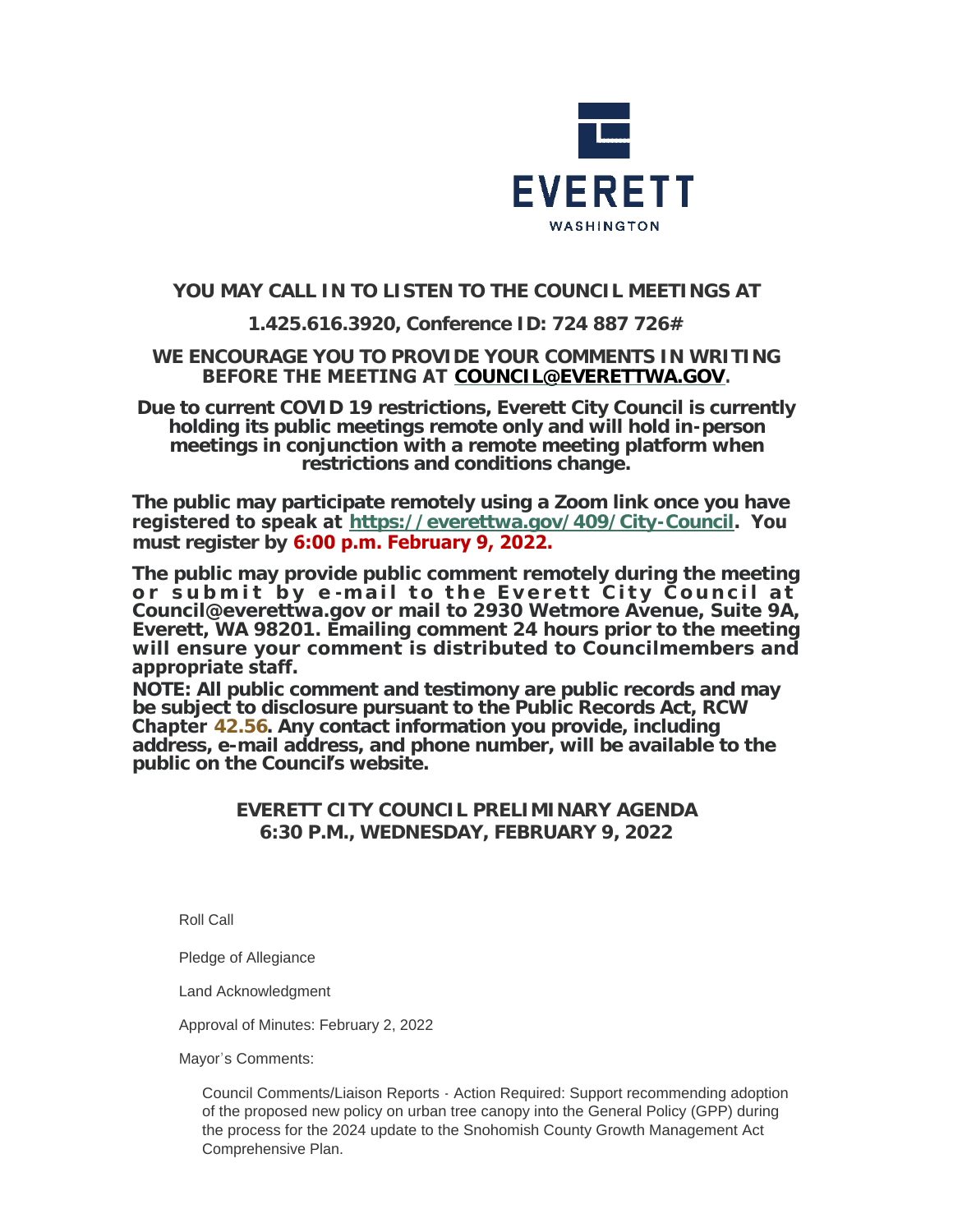Documents:

#### [Tree Canopy 2 9 22.pdf](https://www.everettwa.gov/AgendaCenter/ViewFile/Item/13373?fileID=79853)

Administration Update on prior business

City Attorney

Public Comment

CONSENT ITEMS:

(1) Adopt Resolution authorizing claims against the City of Everett in the amount of \$2,444,202.50 for the period of January 22, 2022 through January 28, 2022.

Documents:

#### [Res Claims Payable Jan 22, 2022 - Jan 28, 2022.pdf](https://www.everettwa.gov/AgendaCenter/ViewFile/Item/13359?fileID=79838)

(2) Authorize the Mayor to sign the Interlocal Cooperative Agreement between the City of Everett, Everett Public Schools, and Economic Alliance Snohomish County for the Everett Career Link Program.

Documents:

#### [ESD EverettCareerLink Interlocal Cooperative Agreement PDF.pdf](https://www.everettwa.gov/AgendaCenter/ViewFile/Item/13360?fileID=79839)

(3) Authorize the Mayor to sign all necessary documents and agreements with the Snohomish County Human Services Division regarding the application, acceptance, and utilization of the First Responders Flex Fund in the amount of \$16,837.

Documents:

#### [First Responders Flex Fund 2022\\_PDF..pdf](https://www.everettwa.gov/AgendaCenter/ViewFile/Item/13361?fileID=79840)

(4) Authorize city staff to apply for and, if awarded, authorize the mayor to sign all necessary documents and agreements with the National Endowment for the Arts regarding the application, acceptance, and utilization of the FY 2023 Land Acknowledgment Grant for up to \$100,000.

Documents:

#### [NationalEndowmentforArtsGrant CS.pdf](https://www.everettwa.gov/AgendaCenter/ViewFile/Item/13362?fileID=79841)

(5) Authorize the Mayor to sign the Professional Services Agreement with Landau Associates, Inc. to Provide Environmental Monitoring and Inspection during Construction of the Port of Everett Combined Sewer Main project in an amount not to exceed \$203,100

Documents:

[Port of Evt Combinded Sewer Main-Landau Assoc-PSA-Enviro Monitoring-](https://www.everettwa.gov/AgendaCenter/ViewFile/Item/13363?fileID=79842)PDF..pdf

(6) Authorize the Mayor to sign the Interlocal Agreement with Snohomish County regarding sex offender address and residency verification program services.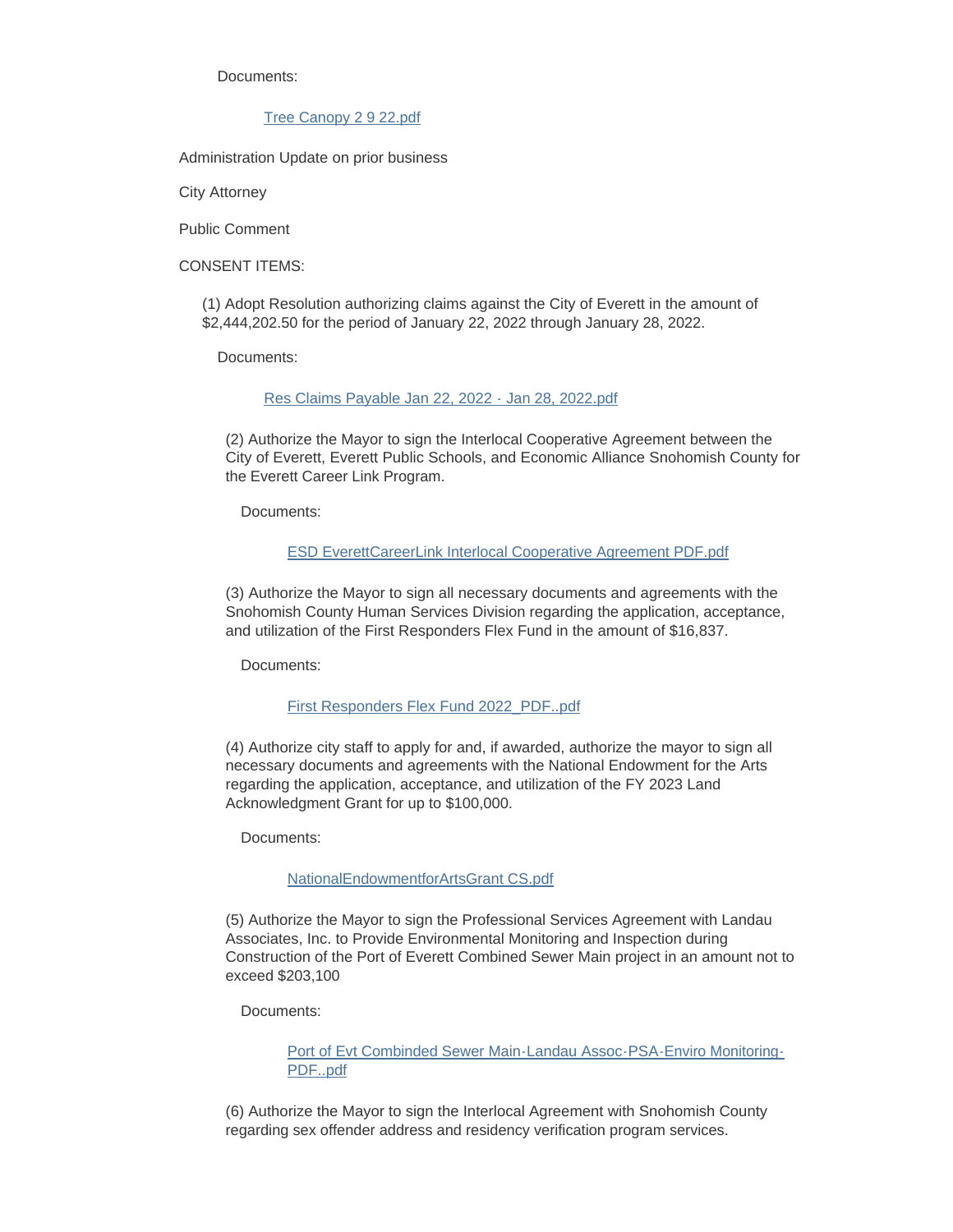Documents:

#### [SnoCo RSO ILA 2021-2022\\_PDF.pdf](https://www.everettwa.gov/AgendaCenter/ViewFile/Item/13382?fileID=79847)

PROPOSED ACTION ITEMS:

(7) CB 2202-02- 1st Reading - Adopt the Proposed Ordinance amending and closing the Special Construction Fund entitled "Everett Fire Administration Building Tenant Improvements Project", Fund 342, Program 027, as established by Ordinance No. 3661- 19, and amended by Ordinance 3764-20. (3rd and final reading on 2-23-22).

Documents:

[CB 2202-02 Fire Admin TI Amending Closing Ordinance\\_PDF .docx.pdf](https://www.everettwa.gov/AgendaCenter/ViewFile/Item/13364?fileID=79843)

(8) CB 2202-03 – 1st Reading - Adopt an Ordinance closing a special improvement project entitled "Phil Johnson Ballfields Renovation", Fund 354, Program 054, as established by Ordinance No. 3589-18, and amended by Ordinance No. 3677-19. (3rd and final reading on 2-23-22).

Documents:

[CB 2202-03 Phil Johnson Ballfields Renovation -](https://www.everettwa.gov/AgendaCenter/ViewFile/Item/13365?fileID=79844) Closing Ordinance\_PDF.docx.pdf

COUNCIL BRIEFING AGENDA: (These items come before the City Council serving as a Council Committee of the Whole and are likely to be scheduled at a future meeting.)

(9) Briefing regarding Resolution adopting the 2022 Parks, Recreation, and Open Space (PROS) plan. (Action and public hearing on 2-16-22).

Documents:

[2022 Everett PROS Plan -](https://www.everettwa.gov/AgendaCenter/ViewFile/Item/13367?fileID=79846) Resolution\_PDF.docx.pdf

(10) General Government Budget Review.

Documents:

[General Government Budget Review.pdf](https://www.everettwa.gov/AgendaCenter/ViewFile/Item/13366?fileID=79845)

Executive Session

Adjourn

### **PARTICIPATION IN PUBLIC COMMENT:**

**While our council meetings are remote, we wish to be respectful of your time. If you wish to speak at a council meeting, please contact Deb Williams at 425 257 8703 or you may email HER at [dwilliams@everettwa.gov](mailto:dwilliams@everettwa.gov).**